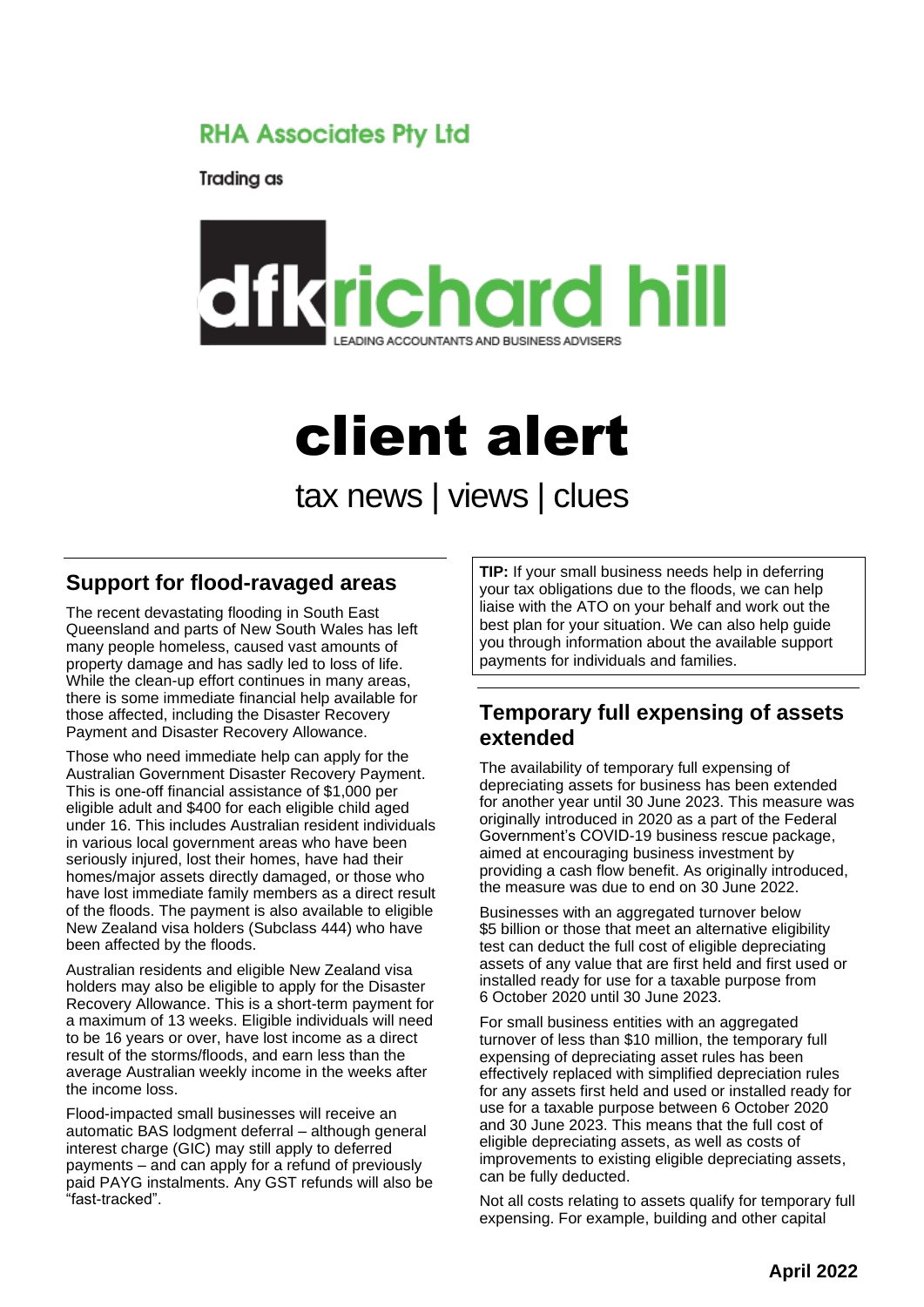works, as well as software development pools do not generally qualify. Second-hand assets that would otherwise meet the eligibility conditions also do not qualify for temporary full expensing if the entity that holds them has an aggregated turnover of \$50 million or more.

Special rules also apply to cars, where the temporary full expensing is limited to the business portion of the car limit.

**TIP:** If you want to take advantage of temporary full expensing, contact us first to make sure the assets your business is planning to purchase will meet the eligibility requirements.

### **Record-keeping education in lieu of ATO financial penalties**

If you run a small business and are found by the ATO to have made unintentional record-keeping mistakes, you could face having to pay an administrative penalty. However, this could soon change under a proposed new law that would give ATO the power to issue a direction to complete an approved record-keeping education course instead. Legislation to implement this measure has been introduced into Parliament but not yet passed.

This proposed change originated as a part of the Black Economy Taskforce's final report, which found that taxrelated record-keeping obligations should be made clearer for businesses, and that the ATO should have a range of administrative sanctions available at its discretion for breaches of the rules.

Under the proposed new law, the ATO may issue a tax-records education direction in appropriate situations, which will require the appropriate person within a business to take a specified, approved course of education and provide the ATO with evidence of completion. This would be applied in circumstances where the record-keeping mistakes were unintentional, due to knowledge gaps or variations in levels of digital literacy, or where the ATO reasonably believes that the entity has made a genuine attempt to comply with their obligations.

The tax-records education direction would not be available to businesses that deliberately avoid recordkeeping obligations. In those cases, financial penalties will still be applied, and if there is evidence of serious non-compliance, the ATO may also consider criminal sanctions.

## **FHSS maximum releasable amount increased**

The maximum amount that individuals can take out of their superannuation under the First Home Super Saver Scheme (FHSS) will be increased to \$50,000 for any release requests made on or after 1 July 2022. The scheme was originally envisaged as a taxeffective way for first home buyers to save for a deposit, and the increase in the maximum releasable

amount presumably reflects the rapidly escalating housing price increases. The scheme is available to both first home buyers and those intending to build their first home, subject to certain conditions of occupation.

The first step in releasing eligible funds is to obtain a FHSS Determination from the ATO which sets out the maximum amount that an individual can have released under the scheme. It's imperative to make sure you've finished making all your voluntary contributions under the scheme before applying for a Determination, and of course, to check the accuracy of the Determination issued by the ATO.

There is a limit of \$15,000 of eligible contributions that can be released each financial year (up to a total limit of \$30,000 currently, or \$50,000 from 1 July 2022).

**TIP:** To access part your super under the scheme, you must have a FHSS Determination from the ATO *before* any contract to purchase or build is signed.

When you have a FHSS Determination and subsequently sign a contract to purchase, a valid release request must be given to the ATO within 14 days. After the release of money, if you haven't signed a contract to purchase or construct a home within 12 months, the ATO will generally grant an extension for a further 12 months automatically. You also have the choice to recontribute the amount back into your super fund, or to keep the money and pay a flat 20% tax on assessable FHSS released amounts.

# **Downsizer contributions: age limit change**

To help those nearing retirement boost their super balances, people aged 65 and over can currently make downsizer contributions to their super of up to \$300,000 from the proceeds of the sale of their home.

**TIP:** Downsizer contributions don't count towards the super contribution caps, but do count towards the transfer balance cap, which applies when your super is moved into the retirement phase.

As part of a suite of measures introduced to provide more flexibility for those contributing to super, from 1 July 2022 the age limit for those making downsizer contributions will be decreased to include individuals aged 60 years or over. Optimistically, the government expects this decrease in the age threshold will encourage more older Australians to downsize sooner and "[free] up the stock of larger homes for younger families".

If you or your spouse are thinking of selling the family home to capture a premium, especially in regional areas, some other criteria must be satisfied so you can to make a downsizer contribution to your super, including:

- the location of the home must be in Australia;
- the home must have been owned by your or your spouse for at least 10 years;

**Important**: Clients should not act solely on the basis of the material contained in Client Alert. Items herein are general comments only and do not constitute or convey advice per se. Also changes in legislation may occur quickly. We therefore recommend that our formal advice be sought before acting in any of the areas. Client Alert is issued as a helpful quide to clients and for their private information. Therefore it should be regarded as confidential and not be made available to any person without our prior approval.